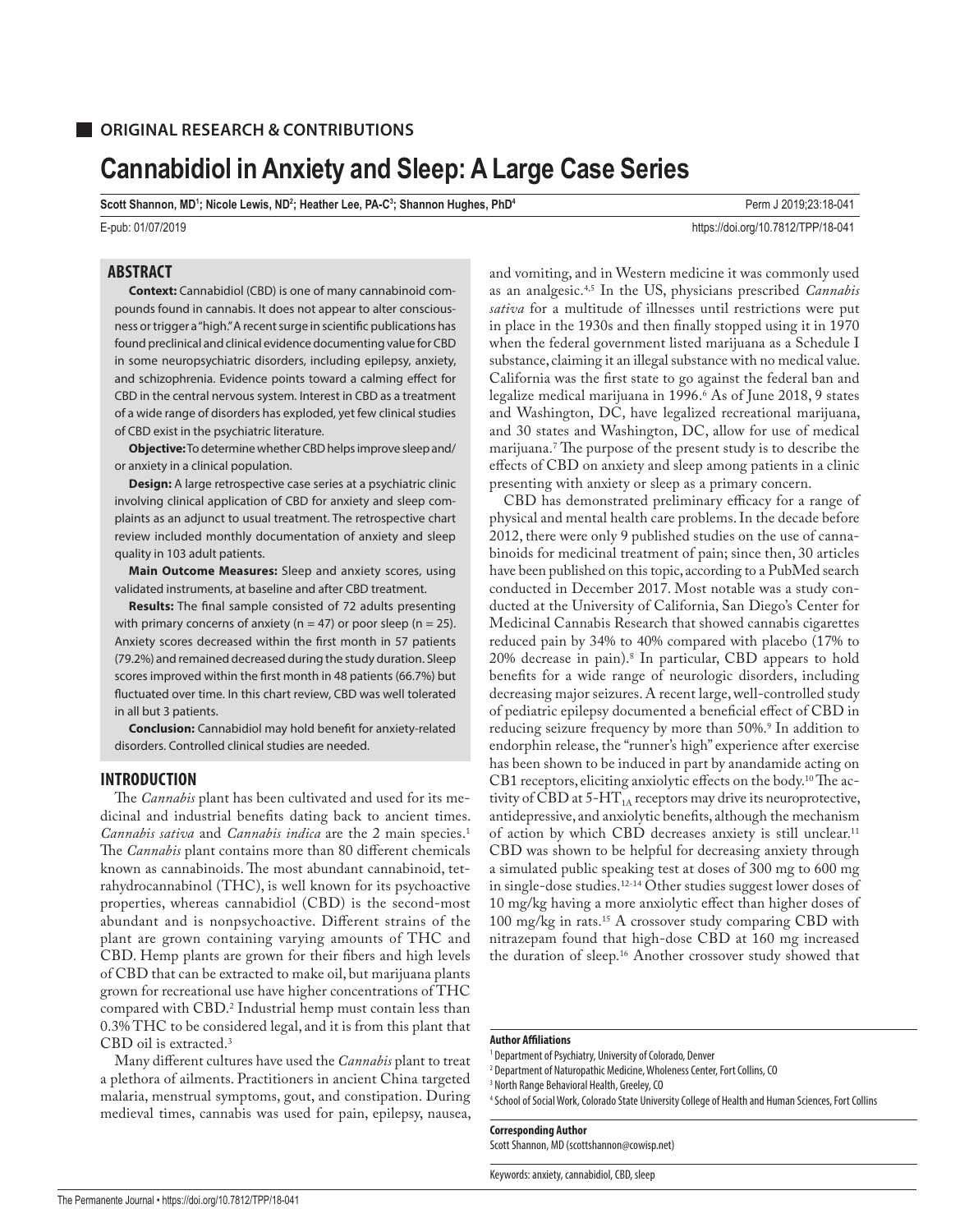plasma cortisol levels decreased more significantly when given oral CBD, 300 to 600 mg, but these patients experienced a sedative effect.17 The higher doses of CBD that studies suggest are therapeutic for anxiety, insomnia, and epilepsy may also increase mental sedation.16 Administration of CBD via different routes and long-term use of 10 mg/d to 400 mg/d did not create a toxic effect on patients. Doses up to 1500 mg/d have been well tolerated in the literature.18 Most of the research done has been in animal models and has shown potential benefit, but clinical data from randomized controlled experiments remain limited.

Finally, the most notable benefit of cannabis as a form of treatment is safety. There have been no reports of lethal overdose with either of the cannabinoids and, outside of concerns over abuse, major complications are very limited.19 Current research indicates that cannabis has a low overall risk with short-term use, but more research is needed to clarify possible long-term risks and harms.

Given the promising biochemical, physiologic, and preclinical data on CBD, a remarkable lack of randomized clinical trials and other formal clinical studies exist in the psychiatric arena. The present study describes a series of patients using CBD for treatment of anxiety or sleep disturbances in a clinical practice setting. Given the paucity of data in this area, clinical observations can be quite useful to advance the knowledge base and to offer questions for further investigation. This study aimed to determine whether CBD is helpful for improving sleep and/ or anxiety in a clinical population. Given the novel nature of this treatment, our study also focused on tolerability and safety concerns. As a part of the evolving legal status of cannabis, our investigation also looked at patient acceptance.

# **METHODS**

## **Design and Procedures**

A retrospective chart review was conducted of adult psychiatric patients treated with CBD for anxiety or sleep as an adjunct to treatment as usual at a large psychiatric outpatient clinic. Any current psychiatric patient with a diagnosis by a mental health professional (psychiatrist, psychiatric nurse practitioner, or physician assistant) of a sleep or anxiety disorder was considered. Diagnosis was made by clinical evaluation followed by baseline psychologic measures. These measures were repeated monthly. Comorbid psychiatric illnesses were not a basis for exclusion. Accordingly, other psychiatric medications were administered as per routine patient care. Selection for the case series was contingent on informed consent to be treated with CBD for 1 of these 2 disorders and at least 1 month of active treatment with CBD. Patients treated with CBD were provided with psychiatric care and medications as usual. Most patients continued to receive their psychiatric medications. The patient population mirrored the clinic population at large with the exception that it was younger.

Nearly all patients were given CBD 25 mg/d in capsule form. If anxiety complaints predominated, the dosing was every morning, after breakfast. If sleep complaints predominated, the dosing was every evening, after dinner. A handful of patients were given CBD 50 mg/d or 75 mg/d. One patient with a trauma history and schizoaffective disorder received a CBD dosage that was gradually increased to 175 mg/d.

Often CBD was employed as a method to avoid or to reduce psychiatric medications. The CBD selection and dosing reflected the individual practitioner's clinical preference. Informed consent was obtained for each patient who was treated and considered for this study. Monthly visits included clinical evaluation and documentation of patients' anxiety and sleep status using validated measures. CBD was added to care, dropped from care, or refused as per individual patient and practitioner preference. The Western Institutional Review Board, Puyallup, WA, approved this retrospective chart review.

# **Setting and Sample**

Wholeness Center is a large mental health clinic in Fort Collins, CO, that focuses on integrative medicine and psychiatry. Practitioners from a range of disciplines (psychiatry, naturopathy, acupuncture, neurofeedback, yoga, etc) work together in a collaborative and cross-disciplinary environment. CBD had been widely incorporated into clinical care at Wholeness Center a few years before this study, on the basis of existing research and patient experience.

The sampling frame consisted of 103 adult patients who were consecutively treated with CBD at our psychiatric outpatient clinic. Eighty-two (79.6%) of the 103 adult patients had a documented anxiety or sleep disorder diagnosis. Patients with sole or primary diagnoses of schizophrenia, posttraumatic stress disorder, and agitated depression were excluded. Ten patients were further excluded because they had only 1 documented visit, with no follow-up assessment. The final sample consisted of 72 adult patients presenting with primary concerns of anxiety (65.3%; n = 47) or poor sleep (34.7%; n = 25) and who had at least 1 follow-up visit after CBD was prescribed.

#### **Main Outcome Measures**

Sleep and anxiety were the targets of this descriptive report. Sleep concerns were tracked at monthly visits using the Pittsburg Sleep Quality Index. Anxiety levels were monitored at monthly visits using the Hamilton Anxiety Rating Scale. Both scales are nonproprietary. The Hamilton Anxiety Rating Scale is a widely used and validated anxiety measure with 14 individual questions. It was first used in 1959 and covers a wide range of anxiety-related concerns. The score ranges from 0 to 56. A score under 17 indicates mild anxiety, and a score above 25 indicates severe anxiety. The Pittsburg Sleep Quality Index is a self-report measure that assesses the quality of sleep during a 1-month period. It consists of 19 items that have been found to be reliable and valid in the assessment of a range of sleep-related problems. Each item is rated 0 to 3 and yields a total score from 0 to 21. A higher number indicates more sleep-related concerns. A score of 5 or greater indicates a "poor sleeper."

Side effects and tolerability of CBD treatment were assessed through spontaneous patient self-reports and were documented in case records. Any other spontaneous comments or complaints of patients were also documented in case records and included in this analysis.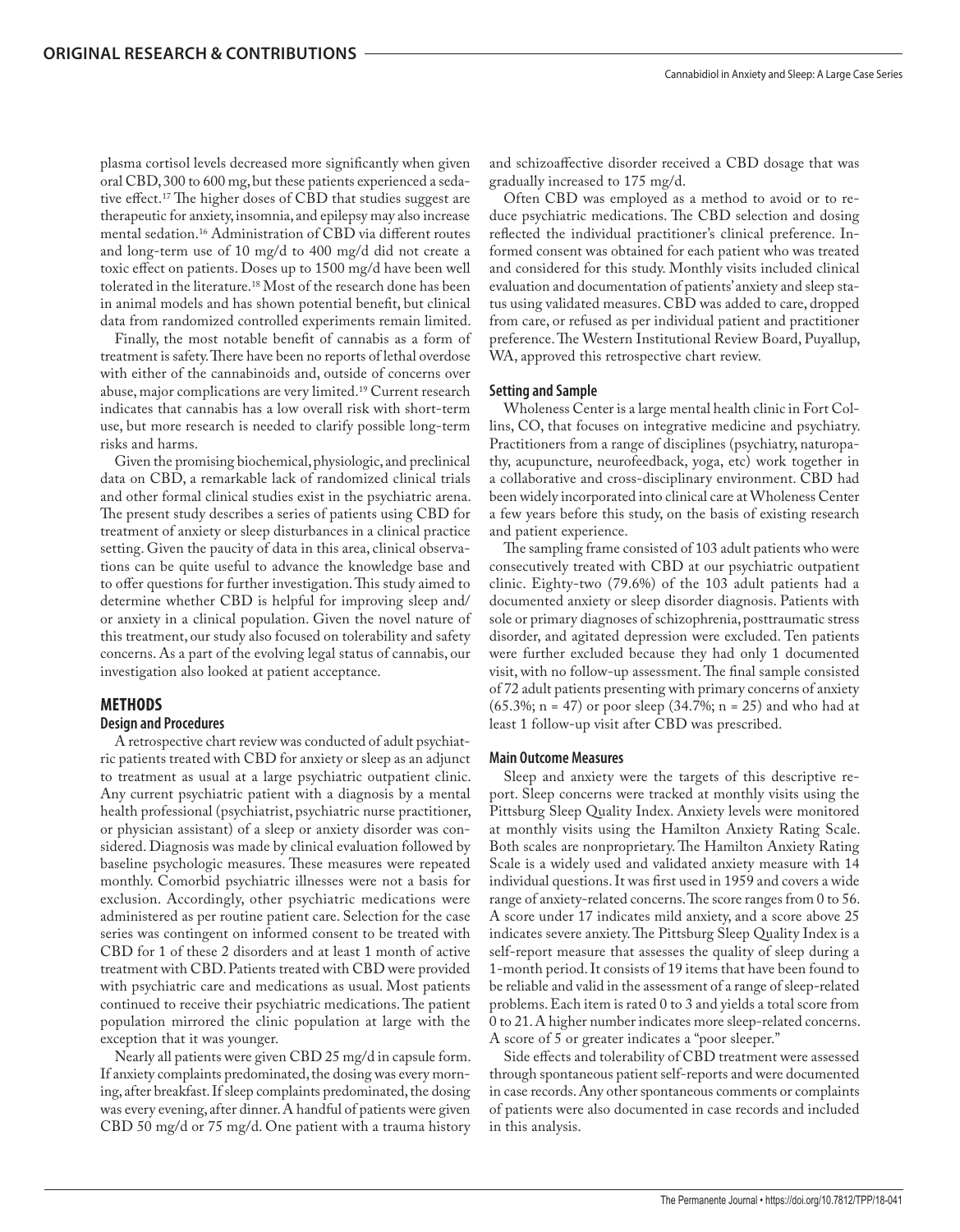# **Data Analysis**

Deidentified patient data were evaluated using descriptive statistics and plotted graphically for visual analysis and interpretation of trends.

# **RESULTS**

The average age for patients with anxiety was 34 years (range = 18-70 years) and age 36.5 years for patients with sleep disorders (range = 18-72 years). Most patients with an anxiety diagnosis were men (59.6%, 28/47), whereas more sleep-disordered patients were women (64.0%, 16/25). All 72 patients completed sleep and anxiety assessments at the onset of CBD treatment and at the first monthly follow-up. By the second monthly follow-up, 41 patients (56.9%) remained on CBD treatment and completed assessments; 27 patients (37.5%) remained on CBD treatment at the third monthly assessment.

Table 1 provides means and standard deviations for sleep and anxiety scores at baseline and during the follow-up period for adults taking CBD. Figure 1 graphically displays the trend in anxiety and sleep scores over the study period. On average, anxiety and sleep improved for most patients, and these improvements were sustained over time. At the first monthly assessment after the start of CBD treatment, 79.2% (57/72) and 66.7% (48/72) of all patients experienced an improvement in anxiety and sleep, respectively; 15.3% (11/72) and 25.0% (18/72) experienced worsening symptoms in anxiety and sleep, respectively. Two months after the start of CBD treatment, 78.1% (32/41) and 56.1% (23/41) of patients reported improvement in anxiety and sleep, respectively, compared with the prior monthly visit; again, 19.5% (8/41) and 26.8% (11/41), respectively, reported worsening problems as compared with the prior month.

These results demonstrated a more sustained response to anxiety than for sleep over time. Patient records displayed a larger decrease in anxiety scores than in sleep scores. The sleep scores demonstrated mild improvement. The anxiety scores decreased within the first month and then remained decreased during the study duration.

| Table 1. Descriptive statistics for anxiety and sleep scores<br>among adults using cannabidiol treatment |                  |                 |
|----------------------------------------------------------------------------------------------------------|------------------|-----------------|
| Parameter                                                                                                | HAM-A, mean (SD) | PSQI, mean (SD) |
| Anxiety ( $n = 47$ )                                                                                     |                  |                 |
| <b>Baseline</b>                                                                                          | 23.87 (9.87)     | 10.98 (3.43)    |
| 1-month follow-up                                                                                        | 18.02 (7.56)     | 8.88 (3.68)     |
| 2-month follow-up                                                                                        | 16.35 (8.80)     | 8.59 (2.91)     |
| 3-month follow-up                                                                                        | 16.36 (9.80)     | 9.25(2.46)      |
| Sleep disorder ( $n = 25$ )                                                                              |                  |                 |
| <b>Baseline</b>                                                                                          | 22.18 (7.55)     | 13.08 (3.03)    |
| 1-month follow-up                                                                                        | 17.82 (9.72)     | 10.64 (3.89)    |
| 2-month follow-up                                                                                        | 17.36 (10.91)    | 9.39(3.81)      |
| 3-month follow-up                                                                                        | 13.78 (7.86)     | 9.33(4.63)      |

HAM-A = Hamilton Anxiety Rating Scale; PSQI = Pittsburg Sleep Quality Index; SD = standard deviation.



Figure 1. Mean anxiety and sleep scores for adults using cannabidiol treatment. HAM-A = Hamilton Anxiety Rating Scale; PSQI = Pittsburg Sleep Quality Index.

CBD was well tolerated, with few patients reporting side effects. Two patients discontinued treatment within the first week because of fatigue. Three patients noted mild sedation initially that appeared to abate in the first few weeks. One patient with a developmental disorder (aged 21 years) had to be taken off the CBD regimen because of increased sexually inappropriate behavior. The CBD was held, and the behavior disappeared. The behavior reappeared on redosing 2 weeks later, and the CBD regimen was formally discontinued. The treating psychiatrist thought this was related to disinhibition because the patient's anxiety responded dramatically. One patient noted dry eyes. Reasons for patients not following-up at later assessment points are largely unknown but are probably because of standard attrition experienced in usual clinical practice. There was no evidence to suggest patients discontinued care because of tolerability concerns. The attrition rates were similar in nature and size to those found in routinely scheduled visits in this clinic.

The treatment with CBD was in general well accepted, as judged by the clinicians' and patients' responses. Four patients declined CBD treatment because of religious or ethical concerns about the relation to cannabis. Nearly all patients easily provided informed consent once the nature of the treatment was explained. Most patients appreciated the opportunity to try something natural and avoid further or initial psychiatric medication use.

# **DISCUSSION**

In an outpatient psychiatric population, sleep scores displayed no sustained improvements during the 3-month study. Anxiety scores decreased fairly rapidly, and this decrease was sustained during the study period. These results are consistent with the existing preclinical and clinical data on CBD. CBD was well accepted and well tolerated in our patients. Side effects were minimal (mainly fatigue) and may be related to dosing.

The doses used in this study (25 mg/d to 175 mg/d) were much lower than those reported in some of the clinical literature (300 mg/d to 600 mg/d)<sup>12-14,17</sup> for 2 reasons. The first is that in our experience lower doses appear to elicit an adequate clinical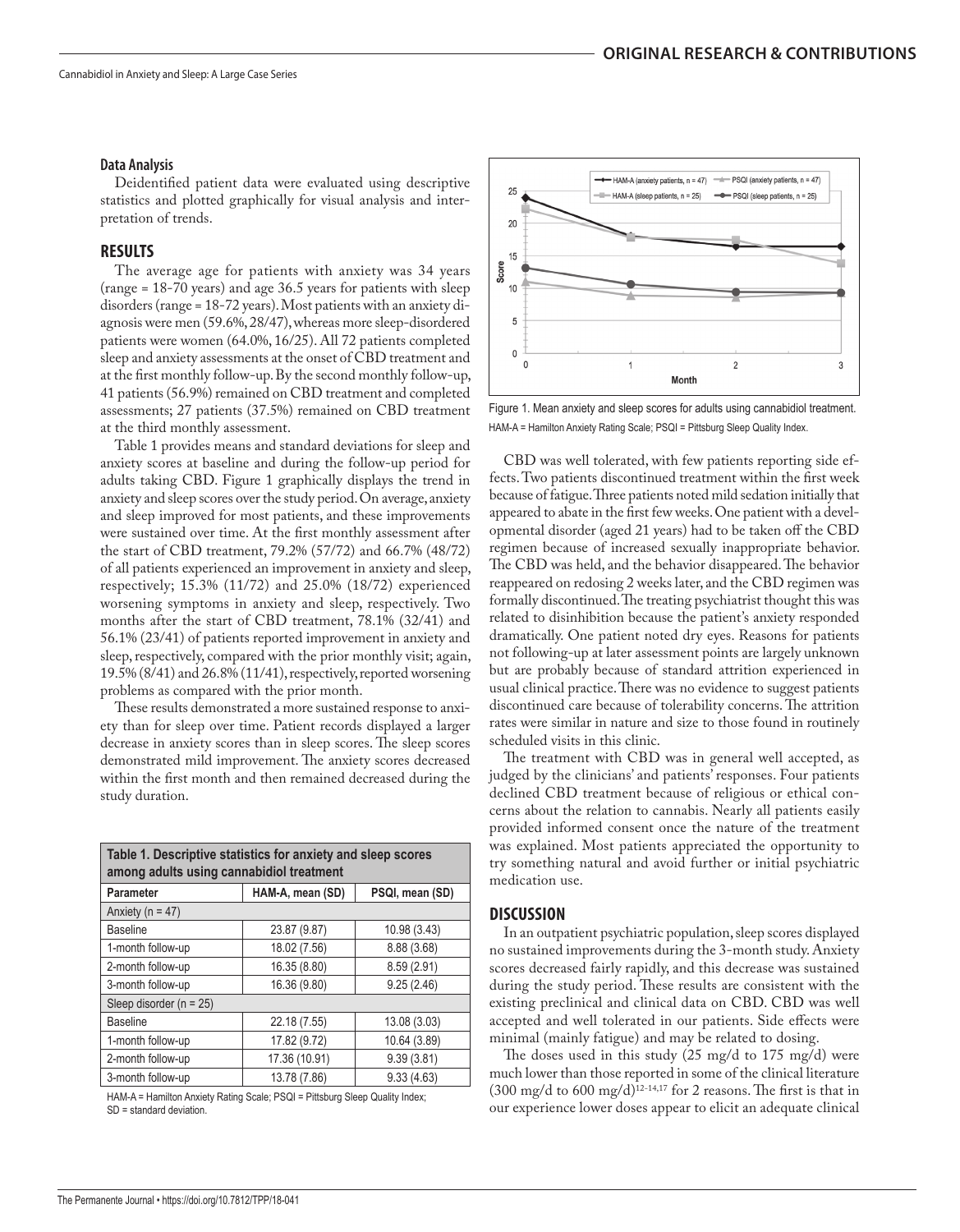response. Second, the current retail cost of CBD would make the use of 600 mg/d cost prohibitive.

# **Study Limitations**

These results must be interpreted cautiously because this was a naturalistic study, all patients were receiving open-label treatment, and there was no comparison group. Concurrent psychiatric medications were employed as in routine clinical care. This is both a limitation and strength, as very few publications exist in this population. Other researchers have noted that the large societal notoriety about cannabis and medical marijuana probably contributes to a larger-than-normal placebo effect.<sup>20</sup> Any study that explores efficacy in this therapy probably will struggle with a potentially inflated placebo effect that will make these determinations more difficult. Likewise, the clinical population in this case series is skewed younger than typical for our clinic, and future studies could explore the possible selection bias inherent in this treatment option. Most patients were also taking psychiatric medications and receiving other mental health services, such as counseling, which limits the ability to make any causal links to CBD treatment. Clinical attrition is evident in the dataset. The reason for this might be related to CBD ingestion or not, so the overall component remains unclear. Furthermore, patients at our clinic often express a desire to reduce or to avoid use of psychiatric medications, which may contribute to an enhanced placebo effect or additional bias. The length of clinical monitoring may help to decrease this concern. However, the clinical data in this analysis show a trend toward clinically significant relief of anxiety upon the start of CBD treatment.

## **Legality of Cannabidiol**

The legality of CBD is not clear. Like the issues surrounding the legality of cannabis in general, CBD presents the clinician with a confusing state vs federal legal quandary, and this keeps the issue in question. CBD is legal in the 33 states that have legalized medical or recreational use of marijuana and in 17 other states that have legalized some form of CBD, according to the National Organization for the Reform of Marijuana Laws (NORML).21 But like marijuana, it is still not legal at the federal level. The federal government has announced that it is not focused on this compound in terms of enforcement or interdiction.22 However, CBD is interpreted by the Drug Enforcement Administration, Food and Drug Administration, and Congress to be a Schedule I substance, and therefore it is illegal in all 50 states.<sup>23</sup> Pragmatically, CBD is widely available on the Internet, with sales expected to reach \$1 billion by 2020. Pending federal legislation to redefine the legal status of cannabis would clarify this complex issue. Canada's move to legalize cannabis in October 2018 further highlights the need for a speedy resolution to this question.24

# **CONCLUSION**

Formal studies on efficacy and dose finding are much needed. Some urgency exists, given the explosion of lay interest in this topic and the rush to market these compounds. Current understanding of the physiology and neurologic pathways points to a benefit with anxiety-related issues. The results of our clinical report support the existing scientific evidence. In our study, we saw no evidence of a safety issue that would limit future studies. In this evaluation, CBD appears to be better tolerated than routine psychiatric medications. Furthermore, CBD displays promise as a tool for reducing anxiety in clinical populations, but given the open-label and nonrandomized nature of this large case series, all results must be interpreted very cautiously. Randomized and controlled trials are needed to provide definitive clinical guidance.  $\clubsuit$ 

#### **Disclosure Statement**

*Dr Shannon has published several professional books on integrative mental health. Dr Shannon is a Principal Investigator for a Phase 3 study of 3,4-methylenedioxy-methamphetamine (MDMA)-assisted psychotherapy for severe posttraumatic stress disorder and receives compensation for his clinical work from the Multidisciplinary Association for Psychedelic Studies, Santa Cruz, CA. The other authors have no conflicts of interests to disclose.* 

#### **Acknowledgments**

*CV Sciences Inc, Las Vegas, NV, provided cannabidiol products for the study. CV Sciences was not involved in the data collection, data interpretation, preparation of the report, or decision to submit the report for publication. No other financial support was provided. The authors would like to express their deep appreciation to the staff and clinicians at Wholeness Center for their professionalism.*

*Kathleen Louden, ELS, of Louden Health Communications provided editorial assistance.*

### **How to Cite this Article**

Shannon S, Lewis N, Lee H, Hughes S. Cannabidiol in anxiety and sleep: A large case series. Perm J 2019;23:18-041. DOI: https://doi.org/10.7812/ TPP/18-041

#### **References**

- 1. Baron EP. Comprehensive review of medicinal marijuana, cannabinoids, and therapeutic implications in medicine and headache: What a long strange trip it's been …. Headache 2015 Jun;55(6):885-916. DOI: https://doi.org/10.1111/ head.12570.
- 2. Schluttenhofer C, Yuan L. Challenges towards revitalizing hemp: A multifaceted crop. Trends Plant Sci 2017 Nov;22(11):917-29. DOI: https://doi.org/10.1016/j. tplants.2017.08.004.
- 3. Andre CM, Hausman JF, Guerriero G. Cannabis sativa: The plant of the thousand and one molecules. Front Plant Sci 2016 Feb 4;7:19. DOI: https://doi.org/10.3389/ fpls.2016.00019.
- 4. Zlebnik NE, Cheer JF. Beyond the CB1 receptor: Is cannabidiol the answer for disorders of motivation? Annu Rev Neurosci 2016 Jul 8;39:1-17. DOI: https://doi. org/10.1146/annurev-neuro-070815-014038.
- 5. Devinsky O, Cilio MR, Cross H, et al. Cannabidiol: Pharmacology and potential therapeutic role in epilepsy and other neuropsychiatric disorders. Epilepsia 2014 Jun;55(6):791-802. DOI: https://doi.org/10.1111/epi.12631.
- 6. Bostwick JM. Blurred boundaries: The therapeutics and politics of medical marijuana. Mayo Clin Proc 2012 Feb;87(2):172-86. DOI: https://doi.org/10.1016/j. mayocp.2011.10.003.
- 7. Legal recreational marijuana states and DC: Cannabis laws with possession and cultivation limits [Internet]. Santa Monica, CA: ProCon.org; 2018 Jun 27 [cited 2018 Aug 23]. Available from: https://marijuana.procon.org/view.resource. php?resourceID=006868.
- 8. Abrams DI, Jay CA, Shade SB, et al. Cannabis in painful HIV-associated sensory neuropathy: A randomized placebo-controlled trial. Neurology 2007 Feb 13;68(7):515- 21. DOI: https://doi.org/10.1212/01.wnl.0000253187.66183.9c.
- 9. Devinsky O, Cross JH, Laux L, et al; Cannabidiol in Dravet Syndrome Study Group. Trial of cannabidiol for drug-resistant seizures in the Dravet syndrome. N Engl J Med 2017 May 25;376(21):2011-20. DOI: https://doi.org/10.1056/NEJMoa1611618.